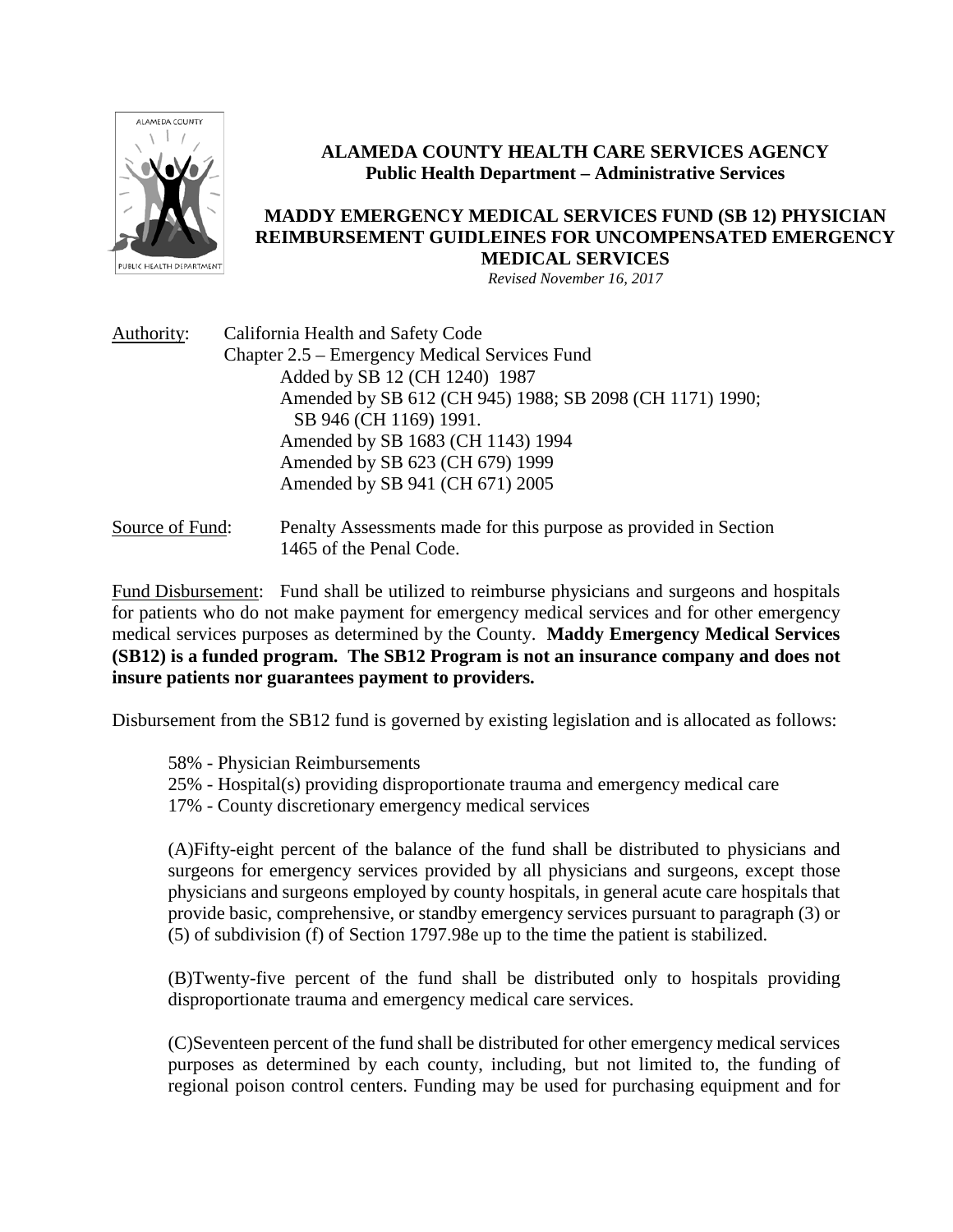capital projects only to the extent that these expenditures support the provision of emergency services and are consistent with the intent of this chapter.

10% of each portion of the fund is allocated for administrative costs. **Administration of Fund:**

The Alameda County Public Health Department Administrative Services Division will administer the SB 12 Fund.

- Process claims monthly.
- Use the CPT procedural terminology reference for payment of claims.
- Reconcile and maintain monthly fund balance.
- Determine fund amount available for physician reimbursement monthly.
- Prepare and submit required reports as required by legislation.
- Establish equitable mechanism for resolving disputes relating to claims reimbursements.
- Provide enrollment information to physicians interested in participating in the program.
- Screen claims for Medi-Cal eligibility.
- Maintain roster of program participants.
- Publish program guidelines.
- Establish mechanism for appropriate medical review of claims.

# **Reimbursement Guidelines**

Payment of claims under the SB 12 Program is limited to the availability of funds in the SB 12 fund. **Valid claims submitted to the Public Health Department with appropriate medical documentation will be reviewed** by our consulting physician before processing payment to you. In addition, we will be reviewing your past and present claims per our guidelines and may adjust claims accordingly.

All payments from the fund shall be limited to claims for care rendered by physicians or surgeons to patients who are initially medically screened, evaluated, treated, or stabilized in a:basic or comprehensive emergency department of a licensed general acute care hospital in Alameda County; Claims are not accepted for services performed outside of Alameda County.

Payments shall be made only for emergency medical services provided on the calendar day on which emergency medical services are first provided and the following two calendar days. If it is necessary to transfer a patient to a second facility that provides for a higher level of care for the treatment of the emergency conditions, reimbursement shall be available for services provided on the calendar day of transfer and on the immediately following two calendar days.

Reimbursement for losses incurred by any physician or surgeon shall be limited to services provided to a patient who does not have health insurance coverage for emergency services and care, cannot afford to pay for those services, and for whom payment will not be made through any private coverage or by any program funded in whole or in part by the federal government, and where all the following conditions have been met: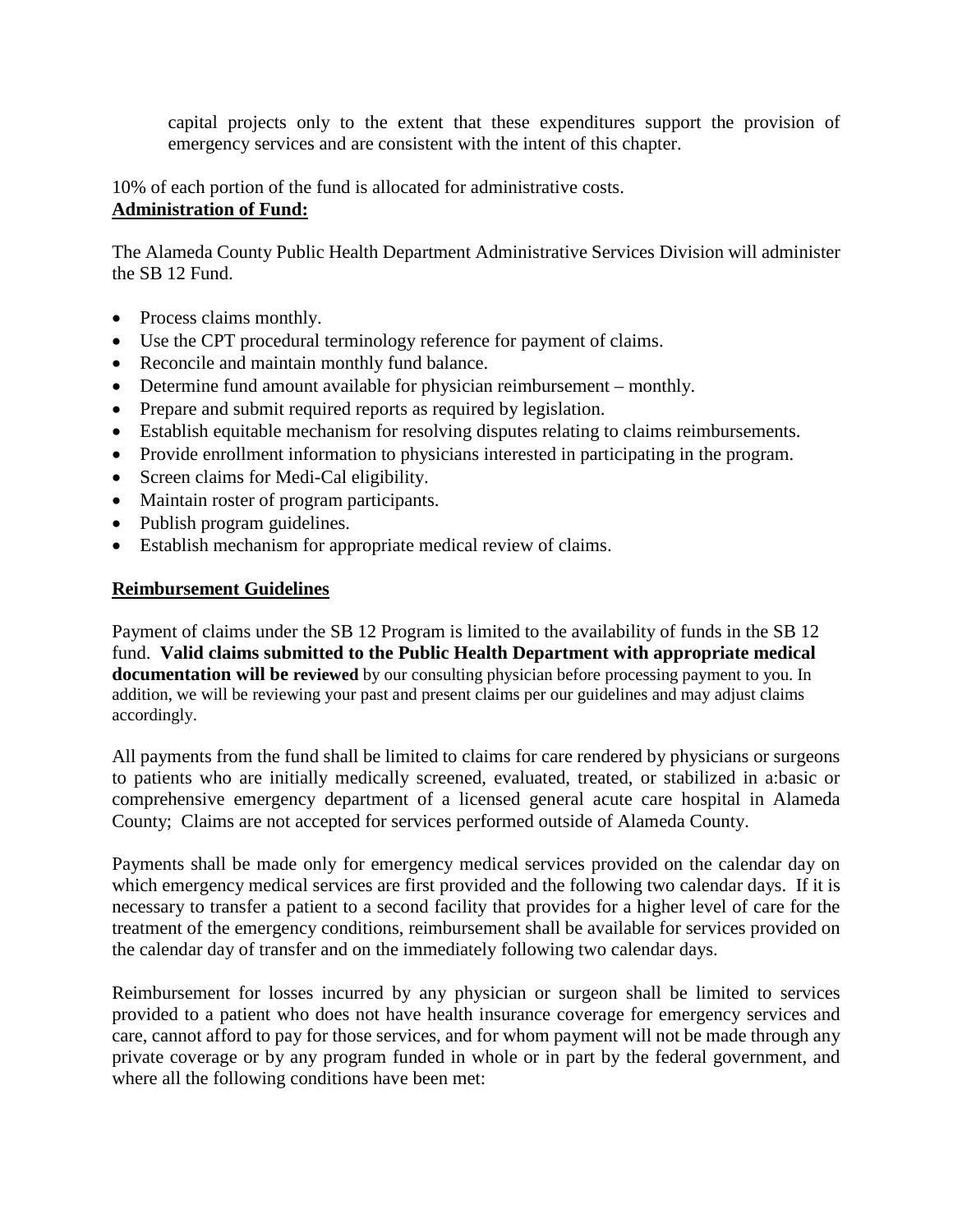- 1. The physician/surgeon has inquired if there is a responsible third party source of payment.
- 2. The physician/surgeon has billed the responsible third party, if any, or patient for payment of services.
- 3. Either of the following:
	- The physician/surgeon has received actual notification from the patient or responsible third party that no payment will be made for the services rendered by the physician and surgeon.
	- **A period of not less than three months has passed from the date the physician/surgeon billed the patient or responsible third party, during which time the physician/surgeon made reasonable efforts to obtain reimbursement and has not received reimbursement for any portion of the amount billed.**
- 4. The physician/surgeon has stopped any current, and waives any future, collection efforts to obtain reimbursement from the patient, upon receipt of moneys from the fund.

**Claims are to be submitted on an HCFA-1500 claim form (copies are not accepted) with medical documentation. If no documentation supporting the services provided is included, your claim will not be processed.** The Public Health Department has the ability to process claims electronically for some providers with large volumes of claims. The guidelines and procedure for electronic claiming can be found elsewhere in documents entitled "EDI TRADING PARTNER GUIDELINES" and "EDI COMPANION GUIDE," which may be available online or from the SB 12 Manager in the Public Health Department.

Each physician or surgeon shall submit regular certifications of compliance with the Alameda County Public Health Department established claiming process upon request by the SB12 Program. The SB12 Physician Certification for Reimbursement of Uncompensated Emergency Medical Services will be sent to providers on a biannual basis, or as determined by the SB12 Program.

Paper claims shall be sent to:

Alameda County Public Health Department, Administrative Services Division SB 12 Program – Claims Processing, QIC 21953 1000 Broadway, Suite 500 Oakland, CA 94607

**Time limit for submission of valid claims shall be eighteen 18 months following the date of service.** *If you wish to resubmit claims that were denied, you must provide the original claim number and preferably a copy of the entire claim along with a copy of the EOB if possible. You must note "RESUBMISSION" and reference the original claim number. You have 60 days from receipt of the original remittance advice/EOB to resubmit a claim.*

Maximum reimbursement shall be 50% of the Medicare Limiting Charge fee schedule utilizing current procedural terminology (CPT) for procedure codes.